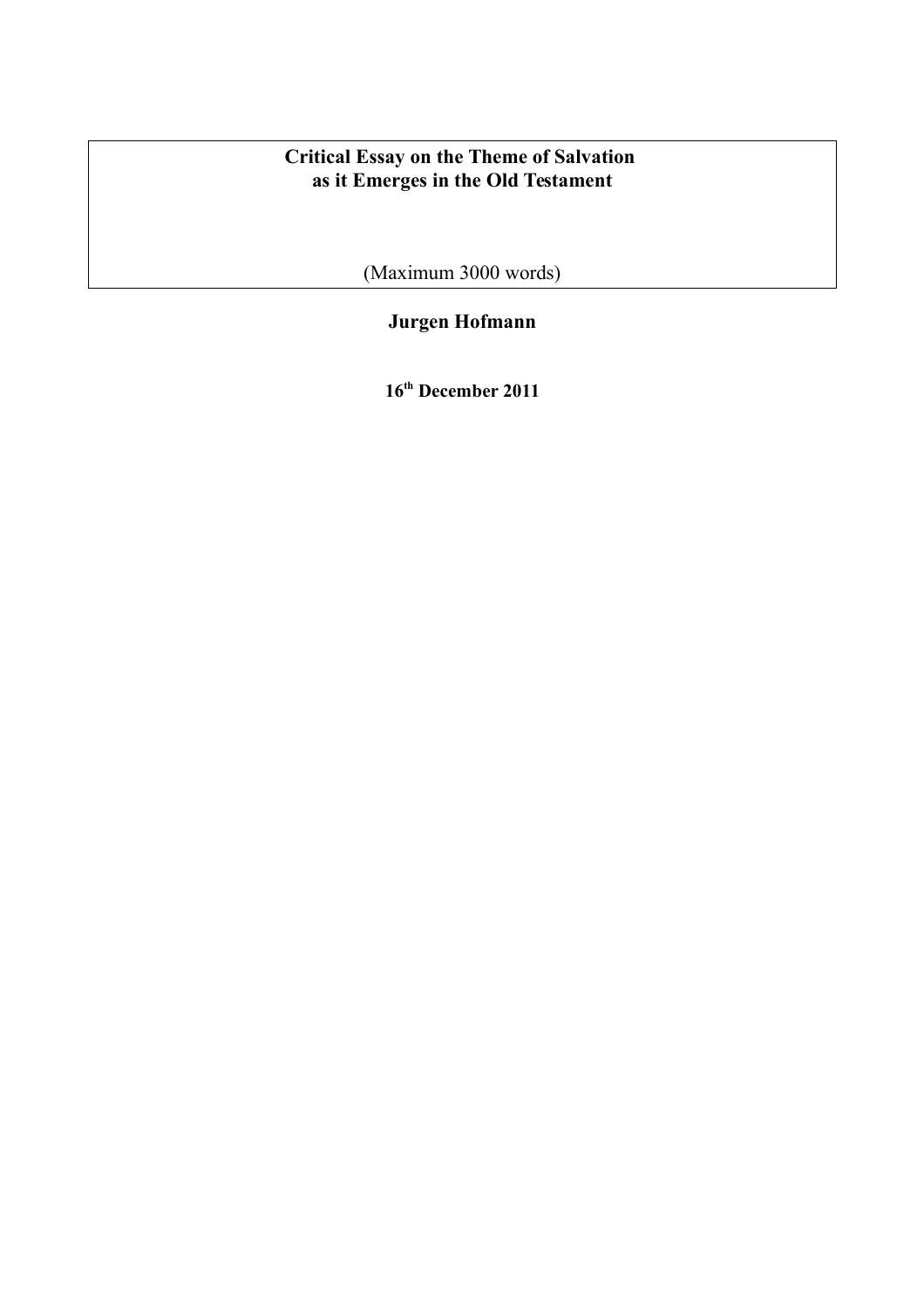### **Introduction**

In this paper the theme of salvation will be explored, and how this theme emerges throughout the Old Testament (OT). When one is asked to say what the Bible teaches about this theme, it is likely that one would respond from his or her understanding of the New Testament's (NT) teaching on salvation. Although salvation in the OT is not a regular discussed theme, it is anchored throughout Scripture.

The emphasis of this paper is on three main forms of salvation, namely material salvation, salvation through a kinsman-redeemer, and salvation through ransom. The literal meaning will be explained as well as the way people understood it in the OT. A closer look will be taken at the different methods of salvation, and the line it follows throughout the OT. Although in these examples more biblical references are used, the accent will be on the flood in Genesis 6-9, Isaiah 43:1-4, and Exodus 6:6-7. In addition to this exploration the contemporary relevance will be discussed in the light of Jesus' work.

#### **The word 'salvation' explained**

Looking up the word in a dictionary points out that there are several definitions of it. Dictionary.com (2011) states that salvation can be an 'act of saving' or 'protecting from harm, risk, loss, and destruction', and in theology, 'deliverance from the power and penalty of sin; redemption'. Green explains several important Hebrew words which are used in the context of salvation in the OT. Although Green discusses more words, this paper will lift out three of them. Firstly there is the word 'hayah', which means 'to be alive', but in the causative sense it means 'to preserve', 'to keep alive' or 'to give full and prosperous life' to someone. Green says that this word 'hayah' is used seven times in the formula 'God save the king' (e.g. 1 Samuel 10:24). This example shows the underlining message all over Scripture, namely it is God who saves. The second word, *gó-el*, mainly means to act the part of a kinsman. A kinsman justifies his relative; often his duty is to retaliate his blood (eg. Numbers 35:19). Occasionally the kinsman buys a family member out of slavery (eg. Leviticus 25:48). Whenever this word is used in Scripture, it is in the context of a redeemer who is making an effort in the cause of a relative. The last meaning of the word to be considered is 'kôpher', which means a 'ransom price' (Green 1998: 13-15, 32-33). A clear passage, with the word 'kôpher', in the OT is Isaiah 43:1-4, where God says:

'O Israel, Fear not: for I have redeemed thee'

and in verse 3-4,

'for I am the LORD thy God, the Holy One of Israel, thy Saviour: I gave Egypt for thy ransom, Ethiopia and Seba for thee.'

## **Understanding in the OT**

The OT readers understood salvation differently than the contemporary NT readers. Brueggemann states that

'these actions *of intervening with the purpose to rescue* are nameable, concrete, and decisively transformative, and are termed 'salvation' or 'deliverance' (2002: 184; italics mine).

Several passages in the OT connote that there was an awareness of 'spiritual' salvation as well (eg. Isaiah 43:25; Jeremiah 31:34). The word 'spiritual' is not the word the OT reader would have used, they saw it more as a relational restoration between people and God. Spiritual salvation is a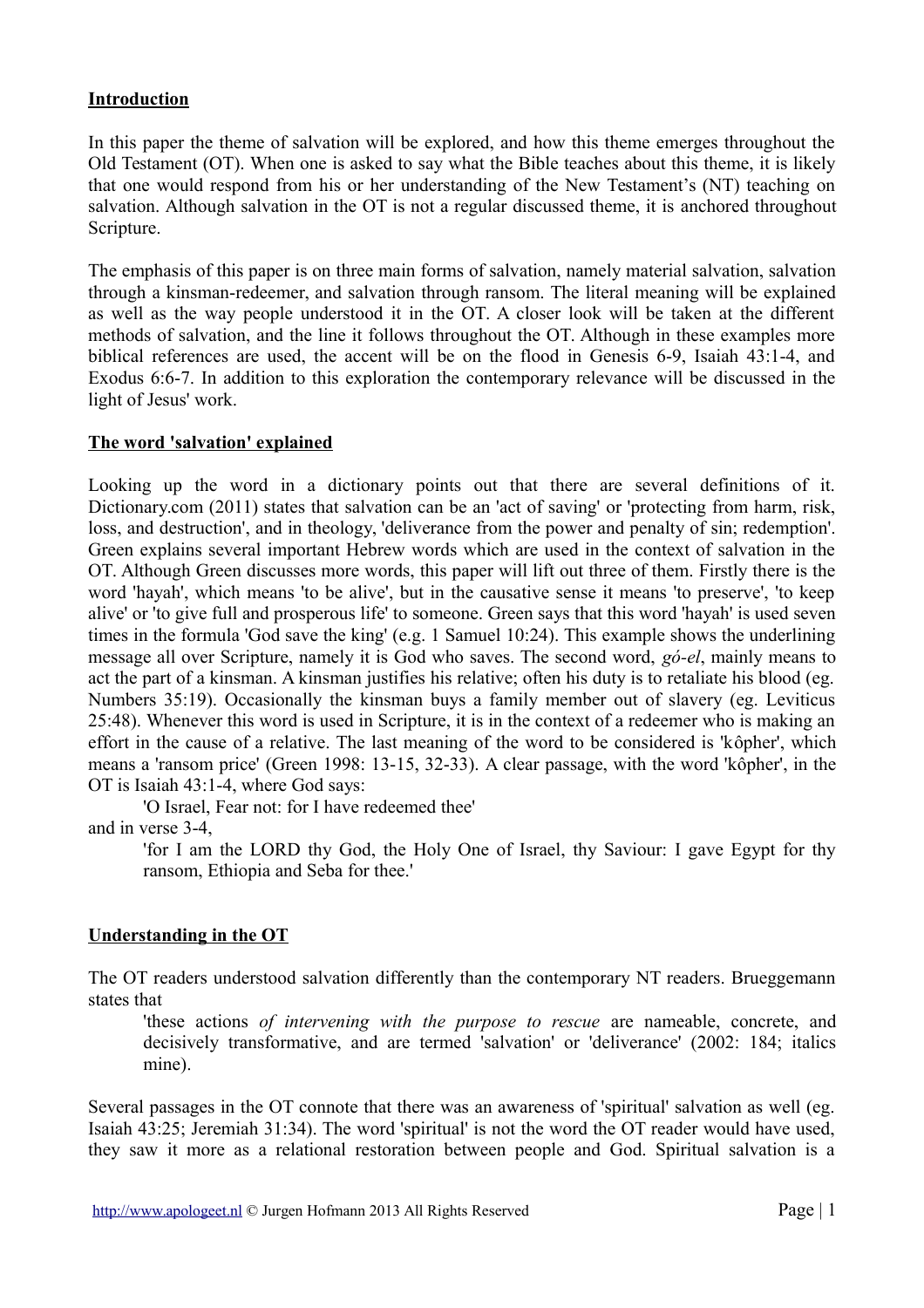phraseology used by many contemporary writers, and will be used in this paper when these writers are quoted. Koole (1997: 400) describes that

'the pronouncement of salvation 'to remember iniquity no more' is parallel with the wiping out of sin (Isaiah 43:25) and its forgiveness (Jeremiah 31:34), and the Psalms declare that this is only thanks to God's mercy (Psalm 25; 79:8).'

This awareness of relational salvation was a contemporaneous awareness, which is to say that there was no clear understanding of an afterlife. Boadt (1984: 250) says that there is little evidence that the Israelites held out hope for an afterlife before a quite late time in the post-exilic age. Boadt remarks that this is a strange position held by the Israelites, since almost all ancient nations had elaborate burial customs, illustrating their believes in an afterlife.

The understanding of an afterlife began to gradually form after the exile. The prophets of the time, especially Jeremiah and Ezekiel, placed more attention on personal fate. From the exile on, every individual was held responsible for his own life, and thus the question arose what would happen with a good person who died without visible blessings during his life. The passages of Psalm 16:9-11; 49:15; 73:24 and Isaiah 26:19 seem to suggest an afterlife, Daniel 12:1-2 however is the most clear passage about being saved for an afterlife. Boadt thinks that this understanding took shape in Daniel,

'helped by the questions of persecution and martyrdom, and with some outside influence from Persian and Greek ideas on the afterlife and immortality of the human spirit' (Boadt 1984: 252; cf. Nichols 2010: 25).

In contrast to this, one might note that when the Israelites were in slavery in Egypt, they saw the concept of afterlife in the Egyptian culture. In that respect the concept was not new to them. Wright however states that this understanding of an afterlife was always there, but in a latent form. According to Wright humans are innately immortal, and the awareness of an afterlife

'grew directly from the emphasis on the goodness of creation, on YHWH as the god who both kills and makes alive' (Wright 2003: 125).

What Wright states, is that the Israelites believed that God created humans as immortal beings. By sin humans became mortal, but the believe was that God would restore his creation to its original state. The solution of Wright does not need a foreign addition to the Jewish faith and makes it more apprehensible, and plausible.

## **The method of salvation in the OT**

Studying the word 'salvation', and reading through Scripture, people can distinguish different methods by which God saves. Firstly, there is material salvation, that is to say, saved from death, disasters, and sickness. For this method, a closer look is exerted at the famous story of Noah and his family in Genesis 6:5- 9:19. The salvation of man and beast was a deliverance from the flood, thus it was no relational salvation. Lockyer (1973: 277) annotates however that Noah was an inheritor of righteousness, which is by faith (cf. Hebrew 11:7). Lockyer continues to explain that it could well be that Noah's wife and family were brought to a relational deliverance as a result of the physical deliverance they experienced. Lockyer makes a justified assumption, because the physical salvation was accomplished on a supernatural level. According to Phillips, Noah and his family went in the ark voluntarily.

'No one pushed Ham into the ark. God convicts, but He does not coerce. Salvation is a personal choice, and Ham chose to enter the ark' (Philips 2006 : 54).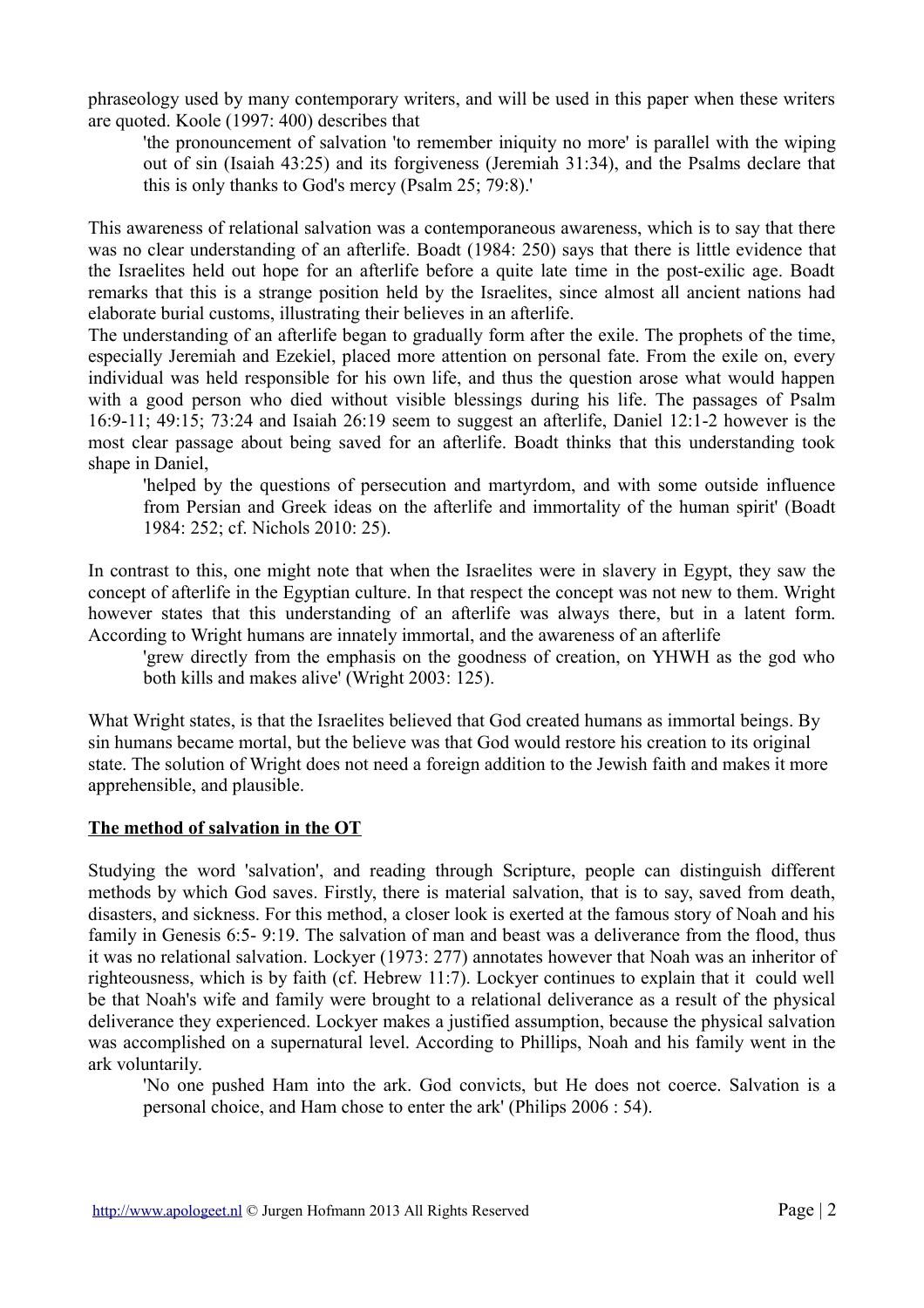Another example can be seen in Genesis 19:19, where Lot is being saved from the disastrous punishment of Sodom and Gomorrah:

'Behold now, thy servant hath found grace in thy sight, and thou hast magnified thy mercy, which thou hast shewed unto me in saving my life.'

In this verse the word 'hayah' is used in the phrase: 'saving my life'. The word 'hayah' is often used in a non-religious way, for example where the life of the harlot Rahab is being saved by Joshua (Joshua 6:25). In the situation of Lot one can see that 'saving my life' refers to a supernatural act of God. The two examples above, Noah and Lot, demonstrate two aspects of salvation in particular; judgement and mercy. Mercy and judgement can be seen continually throughout later salvation.

Secondly there is the salvation of slavery, and exploitation. The principle of the kinsman is a very important concept for the Jews. God is called the 'redeemer' (Hebrew gó-el) of Israel. An act of kinsman-ship can be seen in Exodus 6:6-7, where the word 'gó-el' can be found in the phrase 'I will redeem'. According to Deadmond (2007: 199)

'the two phrases 'I will take you' and 'I will be to you' are biblically and rabbinically connected to marriage and in this case is referring Israel's betrothal at Mt. Sinai.'

Brueggeman (2002: 163) states that God functions as the redeemer to preserve Israel and secure Israel's release from being in hock to Pharaoh. The Psalms testify of this great salvation act, which is imperative for Israel's existence (cf. Psalm 74:2, 77:15, 78:35, 106:10).

The salvation from Egypt demonstrates God as a kinsman in twofold. Firstly, God acknowledged Israel as his wife, a redeeming act that foreshadows the law which is described later in Deuteronomy 25:5-10. Secondly, God saves Israel out of slavery. This act of God is an example for the Israelites as well. An Israelite was not allowed to take one of his own people as his slave, but should an Israelite fall into debt, he could sell himself into servitude unto the year of jubilee (cf. Leviticus 25:39-42). In the meantime a slave could purchase his own freedom, or one who was immediate family could mediate and secure the freedom of a relative (cf. Leviticus 25:47-53).

'In all these ways, the actions of the kinsman-redeemer reflect what God has done for His larger human family' (Hale and Thorson 2007: 513-514).

God functions through his actions as the perfect example for his people. Knowing the history, and thus what the Lord has done for the Israelites, is important to understand his laws. Knowledge of the OT is also of significance in understanding the contemporary relevance of Jesus' sacrifice.

The last method to be discussed in this paper, is that of atonement. The Hebrew word 'kôpher', which means 'ransom', is closely related to atonement. The word 'ransom' can be found in Exodus 30:12-15. Here it is an act of the people to make an atonement for their souls. Atonement often relates to the ransom price, which people needed to pay, for sin. In Isaiah 43:1-4 it is God himself who promises to pay the ransom for his people. Several scholars state that these verses demonstrate Gods love for his people. Because of this love, God is prepared to pay a high ransom for the deliverance of Israel from Babylon (cf. Koole 1997: 283; Wiersbe 2008: 52). The Persian empire gave the Israelites back their (relative) freedom, but in exchange for this act received large additions in Africa (cf. Andreasen 2001: 163).

#### **The line of salvation throughout the OT**

'And God saw everything that he had made, and, behold, it was very good' (Genesis 1:31). God created everything and everything was without falsity. Salvation was not needed until the fall of humankind. Genesis 3 narrates a dramatic change in this situation. Adam and Eve were banned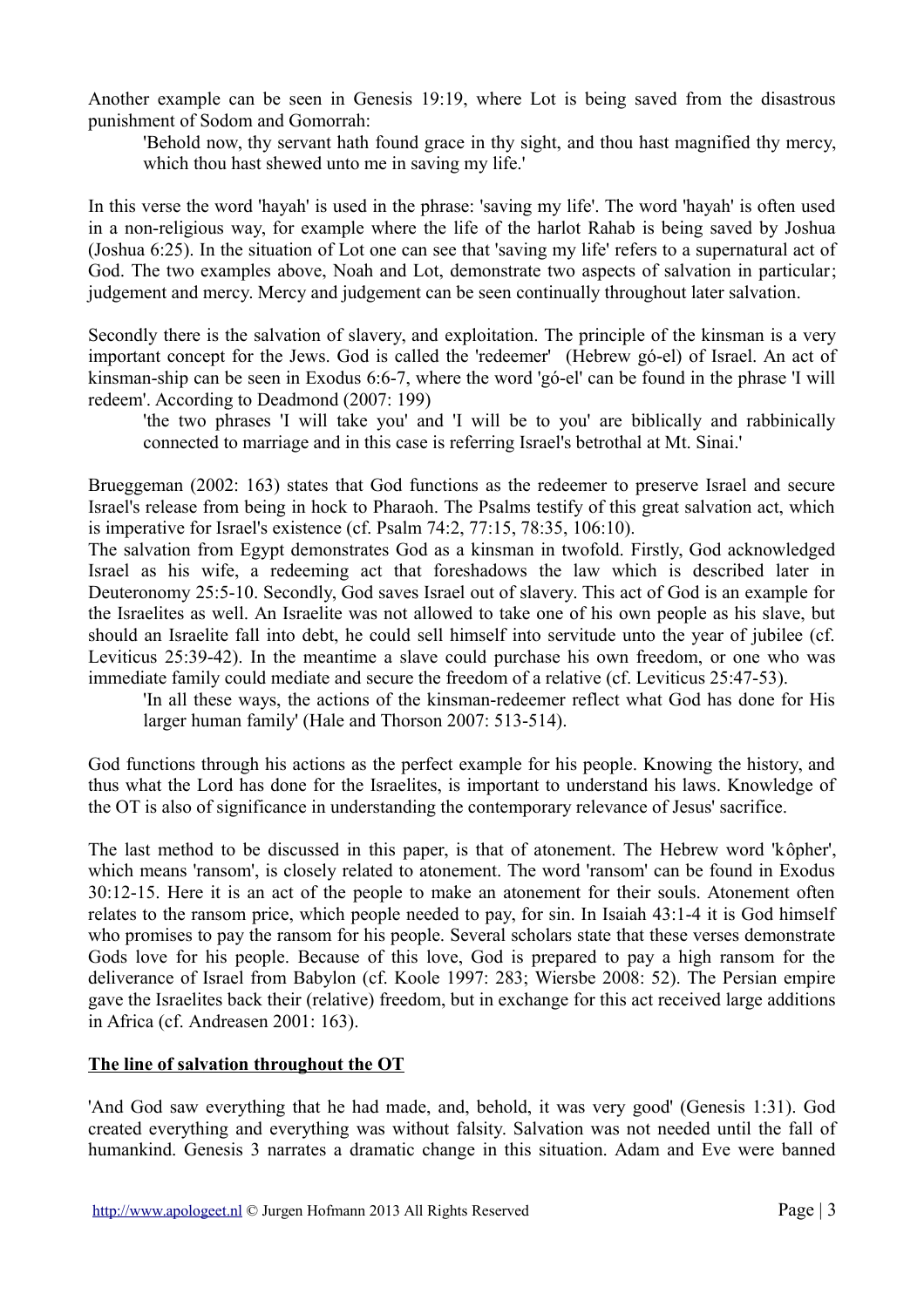from the garden of Eden, but not without a promise of salvation:

'And I will put enmity between thee and the woman, and between thy seed and her seed; it shall bruise thy head, and thou shalt bruise his heel' (Genesis 3:15).

This is the promise of salvation that echoes throughout Scripture, as will become clear in the following part of this paper.

Salvation in the Old Testament is not discussed primarily in terms of 'going to heaven', but in terms of belonging to God as his people. The flood story underlines God's intention. God want to restore and salvage humankind. As mentioned earlier, this was a material salvation, but one of significant value. After the flood God made a covenant with Noah (cf. Genesis 9). Sánchez (1989: 153) makes the following note on this event:

'...the covenant made with Noah (unlike the subsequent covenants with Abraham, Moses, Israel, etc.) was made with *all creation.* Standing as a memorial and a sign of that cosmic covenant, the rainbow was to be forever a witness to God's fidelity'.

After Noah the story proceeds with Abraham, who was called out of Ur in to the land Canaan.

'Salvation comes because God calls in grace and sinners respond by faith (Ephesians 2:8-9; 2 Thessalonian 2:13-14)... Abraham did not know the true God, and had done nothing to deserve knowing him, but God graciously called him' (Wiersbe 2007: 57).

One might say that God called Abraham out of boundage to relational salvation.

In Genesis 15:13-14 God makes a remarkable promise. God told Abraham that his offspring will be in another country (Egypt) as slaves, but that he will finally salvage them. Johnson (2001) explains that after the covenant (Genesis 15) God made with Abraham, God even passed between the dismembered halves of animals in a self-maledictory oath. By doing this God illustrates: 'If I ever leave you, may I myself be torn apart'. Exodus narrates the promise, which God made to Abraham, and even presenting himself as a real kinsman-redeemer (Exodus 6:6-7). God saves the Israelites from Pharaoh, who wore a headdress with a serpent attached to it. According to Howey (1955: 22) this

'was not only regarded as the badge of royalty, but was also a protector, and credited with power to destroy any who might lay sacrilegious hands on the Pharaoh.'

The reader might call attention to the first promise of salvation given in Genesis 3:15. Now Israel encounters a visual serpent on Pharaohs head. Pharaoh bruised the people in slavery, but he is crushed by the wondrous salvation of God.

As the story enfolds through the OT, it is God who saves individuals as well as the people of Israel time and again from oppression, diseases, and separation from God. Prophets were used by God to call the people back to live a holy life, with the promises of Deuteronomy 28 always present in the back of their minds.

The exile to Babylon awoke the desire to re-establish the Davidic dynasty. After the salvation from exile, foretold in Isaiah 43:1-4, Israel tried to rebuild this kingdom. Israel considered this not only to be a national restoration (Ezekiel 36:24, 37:12), but also a prelude to the expected messianic advent that would usher in religious restoration (Malachi 4:5-6 cf. Ezekiel 36:25-27, 37:14; Strauss 1995: 37-40). However, despite the efforts, the post-exilic community came to realize that the prophetic ideals of restoration had not been met, and that religious restoration, and the promised 'Anointed'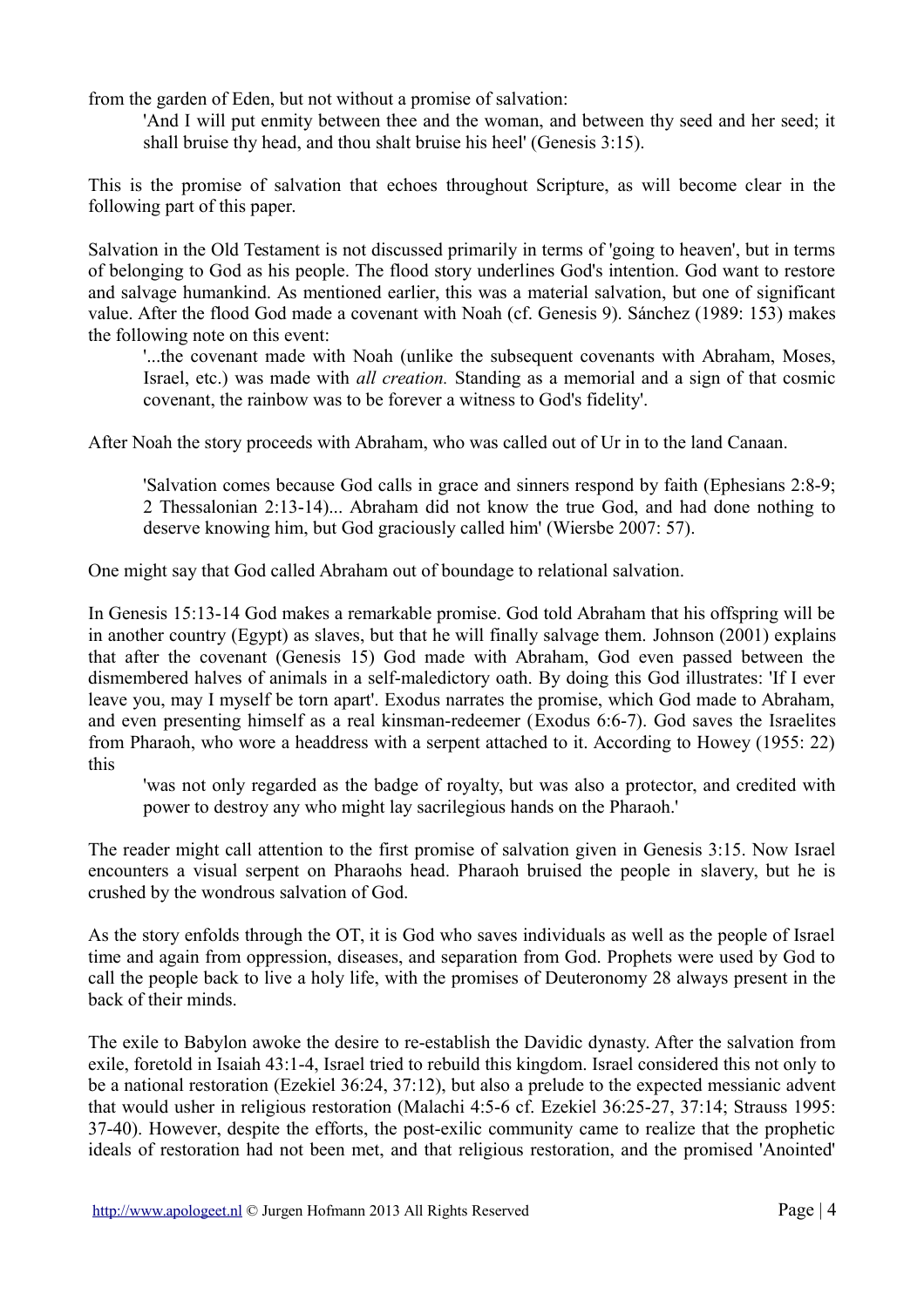still lay in the future (Price 2005). Israel held its expectation of salvation, which had to be accomplished through the promised messiah, and they had

'common themes to the expectation. Based on *what they knew from* the Torah and writings, those common themes would include kinship, priesthood, and warfare' (Porter 2007: 30; italics mine).

#### **Salvation in contemporary time**

Knowing how God saves throughout the OT makes it easier to understand what Jesus did. During his ministry he healed people from diseases, and other shortcomings. By doing this, he did what God did in the OT. Being saved from death or sickness does not automatically mean that one wants to be restored in the relationship with God. In Luke 17:12-19 Jesus healed ten lepers, only one came back to thank him. Just as God did not force Noah's family into the ark, so did Jesus not force the lepers to thank him.

Herzog compares the ministry of Jesus with that of a kinsman-redeemer. In the OT it was Yahweh who became the gó-el, who rescued

'the people from slavery, and now, once again, a new redeemer, acting on Yahweh's behalf had done the same thing... Wherever God's people were in bondage to Satan (eg. Luke 13:10-17) or his demonic minions (eg. Mark 1:21-28; 5:1-20), Jesus searched them out to liberate them' (Herzog 2000: 208).

It was God who rescued his people from Pharaoh with an outstretched arm (Exodus 6:6-7 cf. Deuteronomy 26:8). Likewise Jesus salvaged with a mighty hand (that hand was pierced), and an outstretched arm (his arm was outstretched on the cross).

The likeness with that of a kinsman is reveiled when Jesus takes his church as his bride. God took Israel as his wife and in 2 Corinthians 11:2 it is Paul who makes this comparison with the church and Jesus (cf. Revelations 19:7).

Finally a closer look is exerted to salvation through a ransom. God saved his people through a ransom (Isaiah 43:1-4) and now it was Jesus who gave his own life as a ransom (cf. 1 Timothy 2:5-6) In the OT sin or defilement needed to be covered with the blood of an innocent animal—this was the ransom. Eurales (2004: 24) remarks that this is a parallel with that which

'the NT teaches about Christ, the Lamb of God. He was the innocent sacrifice who bore our sins—those of us who received His gift of salvation' (eg. Revelations 5:9).

Jesus is called the second Adam (1 Corinthians 15:45) and this reminds the reader of what happened in Genesis. The first Adam brought sin into the world, but God did not leave him without a promise (Genesis 3:15). By crucifying Jesus the enemy bruised his heel, which was not lethal in the end. Jesus however will return and bruise the head of the enemy, which will put an end to all misery (cf. Revelations 20:10).

#### **Conclusion**

In the beginning everything was very good. There was no need for salvation in what ever way. But with the fall of man the necessity of salvation was imperative. The initiative came from God, who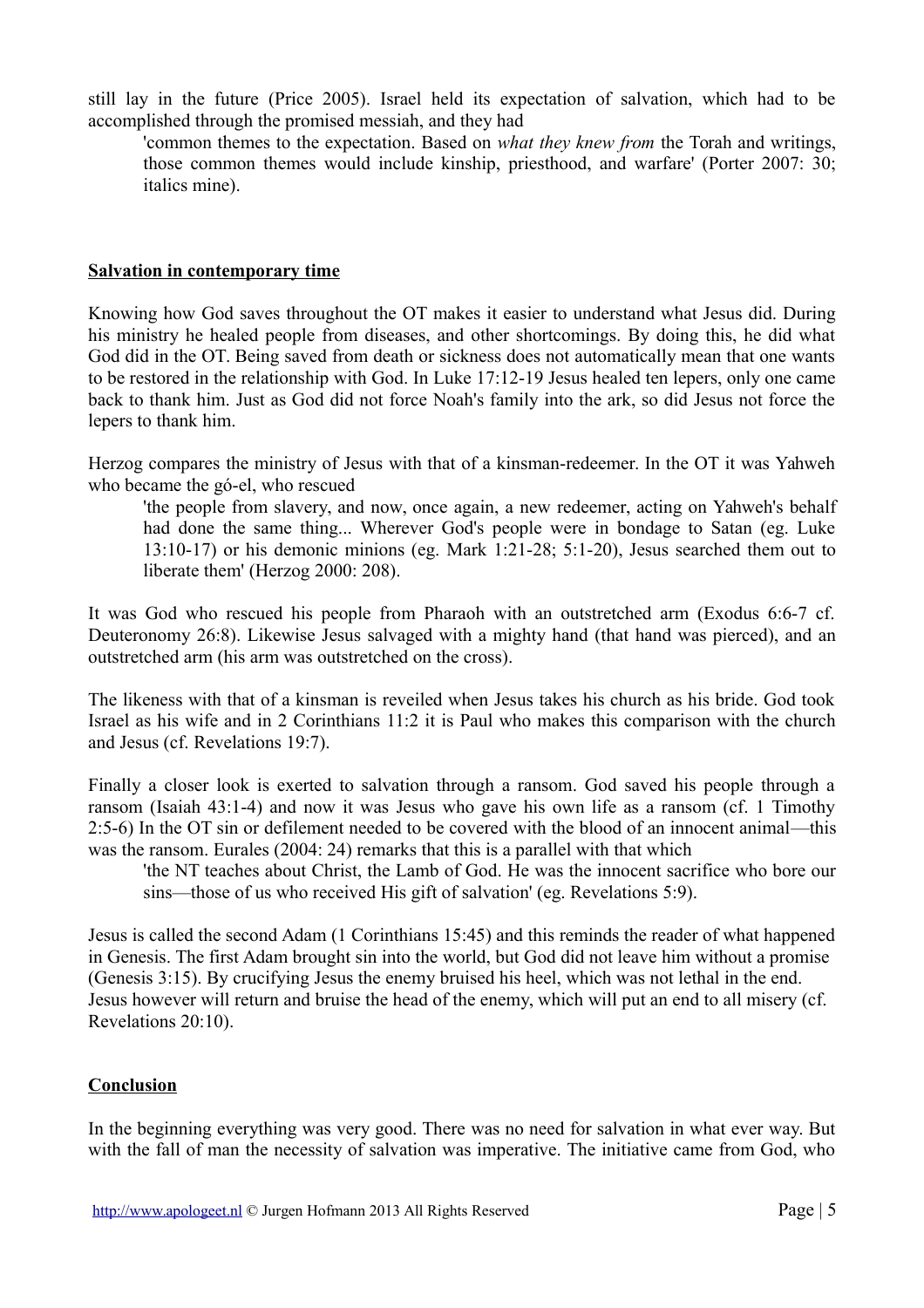made the first promise, straight after the condemnation of Adam and Eve.

Salvation emerges through the OT in several ways. There are the non-religious and the supernatural salvations. In the supernatural deliverances God shows himself as a loving God. He is the one who becomes the perfect Kinsman, and is even prepared to pay high ransoms for his people.

Up to the exile the Israelites saw salvation in the 'here and now' setting. It was to be prosperous, to stay alive, to be released from sin, and to have their own land. The concept of being saved for an afterlife and the resurrection became more substantial in later Judaism, and finally in Christianity.

In salvation God's character can be recognized. He is the God of great power, who humbled himself and became human in order to be the greatest kinsman-redeemer of all times.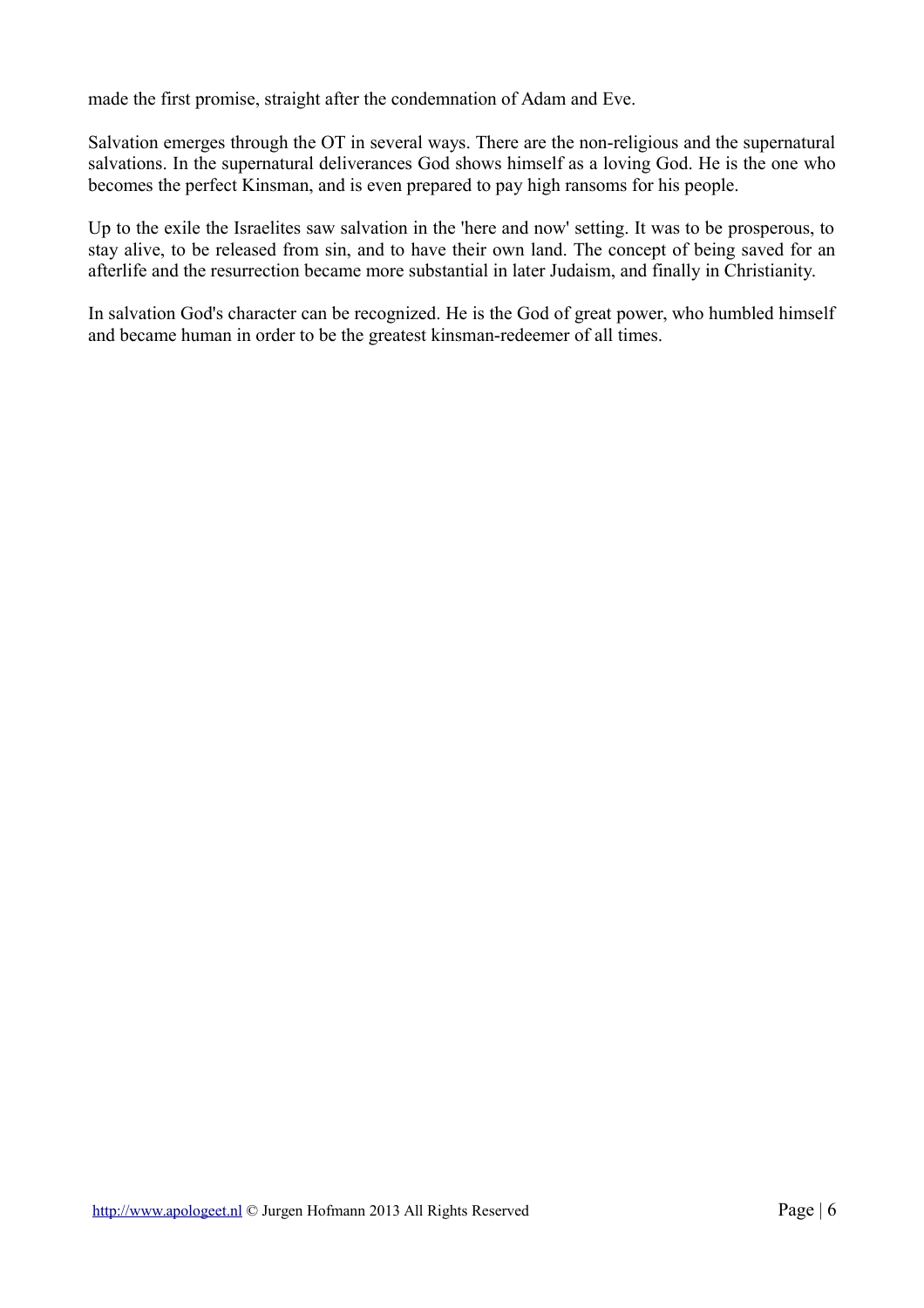## **Bibliography**

All biblical references are taken from *The Holy Bible: King James Version* (1611).

Andreasen, M. L. (2001) *Isaiah the Gospel Prophet: a Preacher of Righteousness*. Brushton, Teach services, inc.

Boadt, L. (1984) *Reading the Old Testament: An Introduction*. New Jersey, Paulist Press.

Brueggemann, W. (2002) *Reverberations of Faith; A Theological Handbook of Old Testament Themes*, 1<sup>st</sup> ed. Louisville, Kentucky, WestMinster John Knox Press.

Deadmond, R. (2007) *The Betrothed Bride of Messiah: Making Herself Ready For The Bridegroom*. [Internet]. Xulon Press. Available from <http://books.google.co.uk> [Accessed 23 November 2011].

Dictionary.com (2011) Definition of 'salvation'. [internet]. Dictionary.com, LLC. Available from: <http://dictionary.reference.com/browse/salvation> [Accessed 18 November 2011].

Eurales, D. E. Jr. (2004) *Principles of Christian Living*. [Internet]. Xulon Press. Available from <http://books.google.co.uk> [Accessed 17 November 2011].

Green, M. (1998) *The Meaning of Salvation.* Vancouver, Regent College Publishing.

Hale, T. and Thorson, S. (2007) *Applied Old Testament Commentary: Applying God's Word to Your Life*. Colorado Springs, David C. Cook Distribution.

Herzog, W. R. (2000) *Jesus, Justice, and the Reign of God: a Ministry of Liberation*. Louisville, Westminster John Knox Press.

Howey, M. O. (1955) *The Encircled Serpent a Study of Serpent Symbolism in All Countries and Ages*. New York, Noble Printers inc.

Johnson, G. (2001) *Salvation in the Old Testament - They weren't saved by animal sacrifices... They weren't saved by works.* [Internet] Gregs Couch, theology & apologetics for normal people. Available from: <http://gregscouch.homestead.com/files/otsalvation.htm> [Accessed 04 December 2011].

Koole, J. L. (1997) *Isaiah: Historical Commentary on the Old Testament III*, vol. 1. Runia, A. P. (trans.), Houtman, C. (ed.). Kampen, Kok Pharos Publishing House.

Lockyer, H. (1973) *All the Messianic Prophecies of the Bible.* Grand Rapids, Zondervan.

Nichols, T. (2010) *Death and Afterlife: A Theological Introduction*. Grand Rapids, Brazos Press.

Phillips, J. (2006) *Exploring People of the Old Testament, Volume 1.* Grand Rapids, Kregel Publications.

Porter, S. E. (2007) *The Messiah in the Old And New Testaments*. Grand Rapids, Wm. B. Eerdmans Publishing Co.